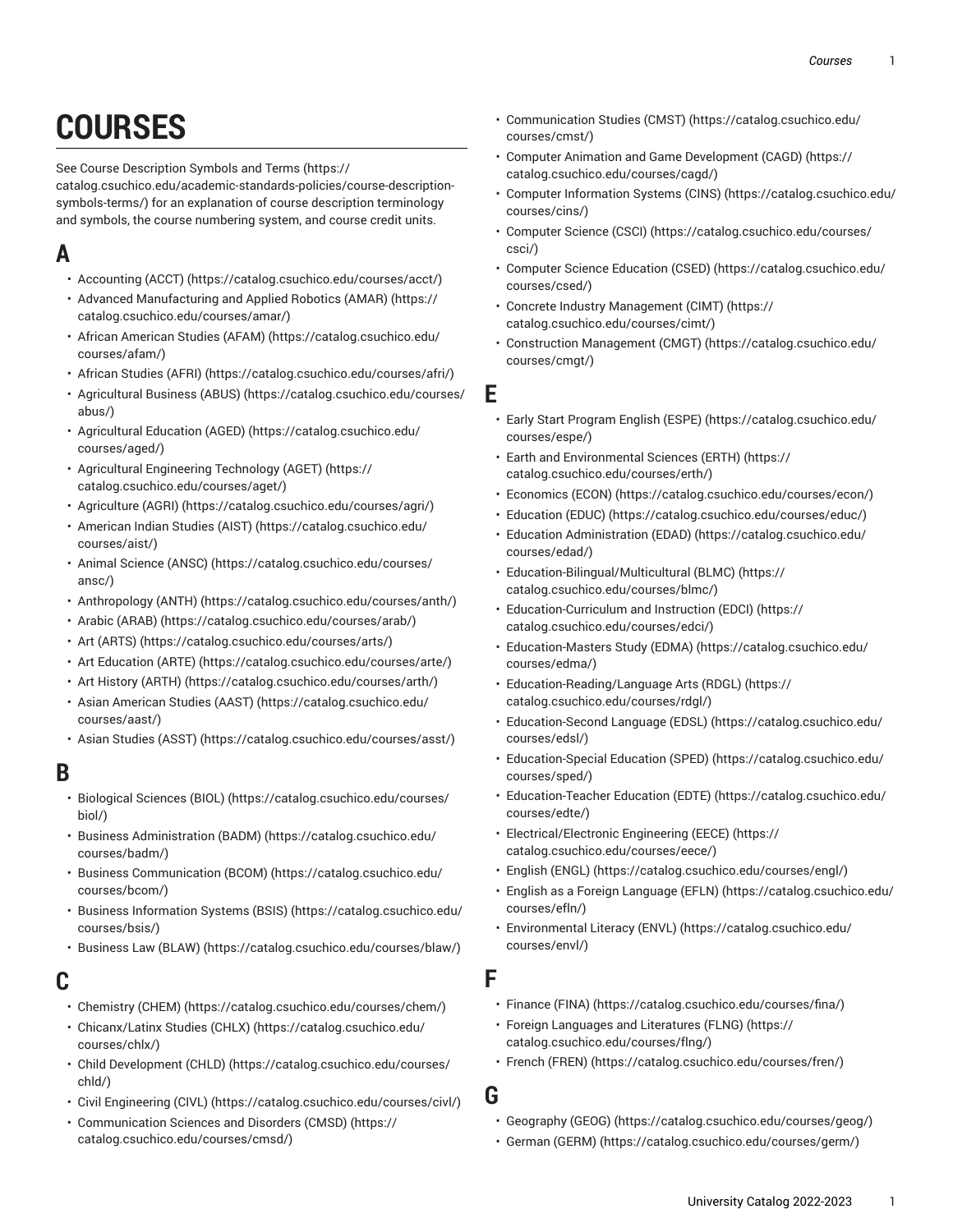## **H**

- [History](https://catalog.csuchico.edu/courses/hist/) (HIST) (<https://catalog.csuchico.edu/courses/hist/>)
- [Honors \(HNRS\)](https://catalog.csuchico.edu/courses/hnrs/) ([https://catalog.csuchico.edu/courses/hnrs/\)](https://catalog.csuchico.edu/courses/hnrs/)
- [Humanities \(HUMN\) \(https://catalog.csuchico.edu/courses/humn/\)](https://catalog.csuchico.edu/courses/humn/)

## **I**

- [Interdisciplinary](https://catalog.csuchico.edu/courses/idst/) Studies (Graduate Level) (IDST) [\(https://](https://catalog.csuchico.edu/courses/idst/) [catalog.csuchico.edu/courses/idst/](https://catalog.csuchico.edu/courses/idst/))
- [Interdisciplinary](https://catalog.csuchico.edu/courses/intd/) Study (Undergraduate Level) (INTD) ([https://](https://catalog.csuchico.edu/courses/intd/) [catalog.csuchico.edu/courses/intd/](https://catalog.csuchico.edu/courses/intd/))
- Interior [Architecture](https://catalog.csuchico.edu/courses/arti/) (ARTI) ([https://catalog.csuchico.edu/courses/](https://catalog.csuchico.edu/courses/arti/) [arti/](https://catalog.csuchico.edu/courses/arti/))
- [International](https://catalog.csuchico.edu/courses/intb/) Business (INTB) [\(https://catalog.csuchico.edu/courses/](https://catalog.csuchico.edu/courses/intb/) [intb/](https://catalog.csuchico.edu/courses/intb/))
- [International](https://catalog.csuchico.edu/courses/ined/) Education (INED) ([https://catalog.csuchico.edu/](https://catalog.csuchico.edu/courses/ined/) [courses/ined/\)](https://catalog.csuchico.edu/courses/ined/)
- [International Studies \(INST\)](https://catalog.csuchico.edu/courses/inst/) ([https://catalog.csuchico.edu/courses/](https://catalog.csuchico.edu/courses/inst/) [inst/\)](https://catalog.csuchico.edu/courses/inst/)
- [Italian](https://catalog.csuchico.edu/courses/ital/) (ITAL) [\(https://catalog.csuchico.edu/courses/ital/](https://catalog.csuchico.edu/courses/ital/))

# **J**

- [Japanese](https://catalog.csuchico.edu/courses/japn/) (JAPN) [\(https://catalog.csuchico.edu/courses/japn/\)](https://catalog.csuchico.edu/courses/japn/)
- [Journalism and Public Relations \(JOUR\)](https://catalog.csuchico.edu/courses/jour/) ([https://](https://catalog.csuchico.edu/courses/jour/) [catalog.csuchico.edu/courses/jour/](https://catalog.csuchico.edu/courses/jour/))

## **K**

• [Kinesiology \(KINE\) \(https://catalog.csuchico.edu/courses/kine/](https://catalog.csuchico.edu/courses/kine/))

## **L**

- Latin [American](https://catalog.csuchico.edu/courses/last/) Studies (LAST) ([https://catalog.csuchico.edu/](https://catalog.csuchico.edu/courses/last/) [courses/last/\)](https://catalog.csuchico.edu/courses/last/)
- [Leadership Studies \(LDRS\)](https://catalog.csuchico.edu/courses/ldrs/) ([https://catalog.csuchico.edu/courses/](https://catalog.csuchico.edu/courses/ldrs/) [ldrs/\)](https://catalog.csuchico.edu/courses/ldrs/)
- [Liberal Studies \(LBST\) \(https://catalog.csuchico.edu/courses/lbst/](https://catalog.csuchico.edu/courses/lbst/))
- Library and [Information](https://catalog.csuchico.edu/courses/libr/) Science (LIBR) ([https://](https://catalog.csuchico.edu/courses/libr/) [catalog.csuchico.edu/courses/libr/\)](https://catalog.csuchico.edu/courses/libr/)

## **M**

- [Management](https://catalog.csuchico.edu/courses/mgmt/) (MGMT) ([https://catalog.csuchico.edu/courses/](https://catalog.csuchico.edu/courses/mgmt/) [mgmt/\)](https://catalog.csuchico.edu/courses/mgmt/)
- [Management Information Systems \(MINS\)](https://catalog.csuchico.edu/courses/mins/) ([https://](https://catalog.csuchico.edu/courses/mins/) [catalog.csuchico.edu/courses/mins/](https://catalog.csuchico.edu/courses/mins/))
- [Marketing](https://catalog.csuchico.edu/courses/mktg/) (MKTG) [\(https://catalog.csuchico.edu/courses/mktg/\)](https://catalog.csuchico.edu/courses/mktg/)
- [Mathematics](https://catalog.csuchico.edu/courses/math/) (MATH) [\(https://catalog.csuchico.edu/courses/math/\)](https://catalog.csuchico.edu/courses/math/)
- [Mathematics](https://catalog.csuchico.edu/courses/mthe/) Education (MTHE) ([https://catalog.csuchico.edu/](https://catalog.csuchico.edu/courses/mthe/) [courses/mthe/\)](https://catalog.csuchico.edu/courses/mthe/)
- [Mechanical Engineering \(MECH\)](https://catalog.csuchico.edu/courses/mech/) ([https://catalog.csuchico.edu/](https://catalog.csuchico.edu/courses/mech/) [courses/mech/](https://catalog.csuchico.edu/courses/mech/))
- [Mechatronic](https://catalog.csuchico.edu/courses/meca/) Engineering (MECA) ([https://catalog.csuchico.edu/](https://catalog.csuchico.edu/courses/meca/) [courses/meca/](https://catalog.csuchico.edu/courses/meca/))
- Media Arts, Design, and [Technology](https://catalog.csuchico.edu/courses/madt/) (MADT) [\(https://](https://catalog.csuchico.edu/courses/madt/) [catalog.csuchico.edu/courses/madt/](https://catalog.csuchico.edu/courses/madt/))
- [Middle Eastern Studies \(MEST\) \(https://catalog.csuchico.edu/](https://catalog.csuchico.edu/courses/mest/) [courses/mest/](https://catalog.csuchico.edu/courses/mest/))
- [Modern Jewish and Israel Studies \(MJIS\) \(https://](https://catalog.csuchico.edu/courses/mjis/) [catalog.csuchico.edu/courses/mjis/](https://catalog.csuchico.edu/courses/mjis/))
- [Multicultural and Gender Studies \(MCGS\)](https://catalog.csuchico.edu/courses/mcgs/) ([https://](https://catalog.csuchico.edu/courses/mcgs/) [catalog.csuchico.edu/courses/mcgs/\)](https://catalog.csuchico.edu/courses/mcgs/)
- Music [\(MUSC\)](https://catalog.csuchico.edu/courses/musc/) ([https://catalog.csuchico.edu/courses/musc/\)](https://catalog.csuchico.edu/courses/musc/)

## **N**

- [Nursing \(NURS\)](https://catalog.csuchico.edu/courses/nurs/) (<https://catalog.csuchico.edu/courses/nurs/>)
- [Nutrition](https://catalog.csuchico.edu/courses/nfsc/) and Food Science (NFSC) [\(https://catalog.csuchico.edu/](https://catalog.csuchico.edu/courses/nfsc/) [courses/nfsc/](https://catalog.csuchico.edu/courses/nfsc/))

#### **O**

• [Operations and Supply Chain Management \(OSCM\) \(https://](https://catalog.csuchico.edu/courses/oscm/) [catalog.csuchico.edu/courses/oscm/\)](https://catalog.csuchico.edu/courses/oscm/)

#### **P**

- [Philosophy \(PHIL\)](https://catalog.csuchico.edu/courses/phil/) ([https://catalog.csuchico.edu/courses/phil/\)](https://catalog.csuchico.edu/courses/phil/)
- [Physics](https://catalog.csuchico.edu/courses/phys/) (PHYS) [\(https://catalog.csuchico.edu/courses/phys/](https://catalog.csuchico.edu/courses/phys/))
- Plant and Soil [Science](https://catalog.csuchico.edu/courses/pssc/) (PSSC) ([https://catalog.csuchico.edu/](https://catalog.csuchico.edu/courses/pssc/) [courses/pssc/\)](https://catalog.csuchico.edu/courses/pssc/)
- Political Science and [Criminal](https://catalog.csuchico.edu/courses/pols/) Justice (POLS) [\(https://](https://catalog.csuchico.edu/courses/pols/) [catalog.csuchico.edu/courses/pols/](https://catalog.csuchico.edu/courses/pols/))
- [Psychology](https://catalog.csuchico.edu/courses/psyc/) (PSYC) ([https://catalog.csuchico.edu/courses/psyc/\)](https://catalog.csuchico.edu/courses/psyc/)
- Public Health and Health Services [Administration](https://catalog.csuchico.edu/courses/phha/) (PHHA) [\(https://](https://catalog.csuchico.edu/courses/phha/) [catalog.csuchico.edu/courses/phha/](https://catalog.csuchico.edu/courses/phha/))

#### **Q**

• Queer and Trans [Studies](https://catalog.csuchico.edu/courses/qtst/) (QTST) [\(https://catalog.csuchico.edu/](https://catalog.csuchico.edu/courses/qtst/) [courses/qtst/\)](https://catalog.csuchico.edu/courses/qtst/)

#### **R**

- [Real Estate \(REAL\)](https://catalog.csuchico.edu/courses/real/) (<https://catalog.csuchico.edu/courses/real/>)
- Recreation, Hospitality, and Parks [Management](https://catalog.csuchico.edu/courses/rhpm/) (RHPM) [\(https://](https://catalog.csuchico.edu/courses/rhpm/) [catalog.csuchico.edu/courses/rhpm/\)](https://catalog.csuchico.edu/courses/rhpm/)
- [Religious Studies \(RELS\) \(https://catalog.csuchico.edu/courses/](https://catalog.csuchico.edu/courses/rels/) [rels/\)](https://catalog.csuchico.edu/courses/rels/)

## **S**

- Science [Education](https://catalog.csuchico.edu/courses/sced/) (SCED) ([https://catalog.csuchico.edu/courses/](https://catalog.csuchico.edu/courses/sced/) [sced/\)](https://catalog.csuchico.edu/courses/sced/)
- Social [Science](https://catalog.csuchico.edu/courses/sosc/) (SOSC) [\(https://catalog.csuchico.edu/courses/sosc/\)](https://catalog.csuchico.edu/courses/sosc/)
- Social Work [\(SWRK\) \(https://catalog.csuchico.edu/courses/swrk/](https://catalog.csuchico.edu/courses/swrk/))
- [Sociology \(SOCI\)](https://catalog.csuchico.edu/courses/soci/) ([https://catalog.csuchico.edu/courses/soci/\)](https://catalog.csuchico.edu/courses/soci/)
- [Spanish](https://catalog.csuchico.edu/courses/span/) (SPAN) ([https://catalog.csuchico.edu/courses/span/\)](https://catalog.csuchico.edu/courses/span/)

#### **T**

- [Technology](https://catalog.csuchico.edu/courses/tech/) (TECH) [\(https://catalog.csuchico.edu/courses/tech/\)](https://catalog.csuchico.edu/courses/tech/)
- [Theatre](https://catalog.csuchico.edu/courses/thea/) Arts (THEA) ([https://catalog.csuchico.edu/courses/thea/\)](https://catalog.csuchico.edu/courses/thea/)

#### **U**

• University [Academics](https://catalog.csuchico.edu/courses/univ/) (UNIV) ([https://catalog.csuchico.edu/courses/](https://catalog.csuchico.edu/courses/univ/) [univ/\)](https://catalog.csuchico.edu/courses/univ/)